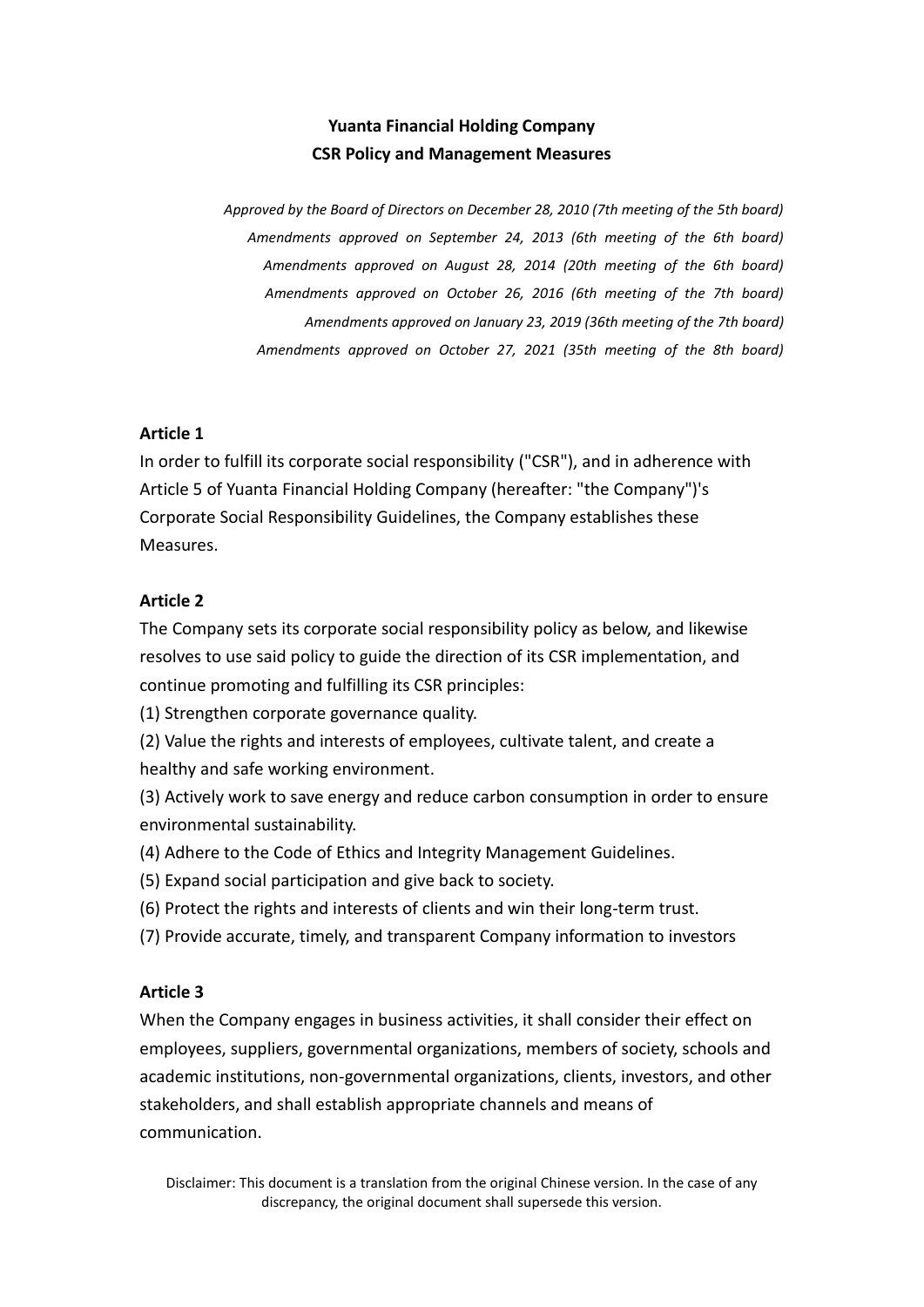# **Article 4**

The Company's Center for the Promotion of Corporate Social Responsibility (hereafter: "The Center")'s organizational structure and responsibilities are as below:



1. The Center shall have one designated person to serve as the chief executive officer (CEO), appointed by the Sustainability Committee, responsible for supervising and promoting the implementation of the Company's CSR policies. In the event that the CEO is unable to perform his or her duties for any reason whatsoever, he or she shall appoint a person to act in his or her stead. 2. The Center shall establish functional workgroups to serve under its auspices; the workgroups' respective duties and responsible departments are listed below:

| <b>Functional</b> | <b>Duties</b>                                     | Responsible                |
|-------------------|---------------------------------------------------|----------------------------|
| <b>Workgroup</b>  |                                                   | <b>Departments</b>         |
| Corporate         | • Transparency of financial management and        | • Corporate Planning Dept. |
| Governance        | information disclosure                            | • Accounting Dept.         |
| Group             | • Promoting corporate governance                  | • Internal Auditing Dept.  |
|                   | • Corruption prevention                           | • Risk Management Dept.    |
|                   | • Establishing communication methods and channels | • Human Resources Dept.    |
|                   | for investors                                     | • Institutional IR Dept.   |
|                   | • Fulfilling the tax obligations                  | • Compliance Affairs Dept. |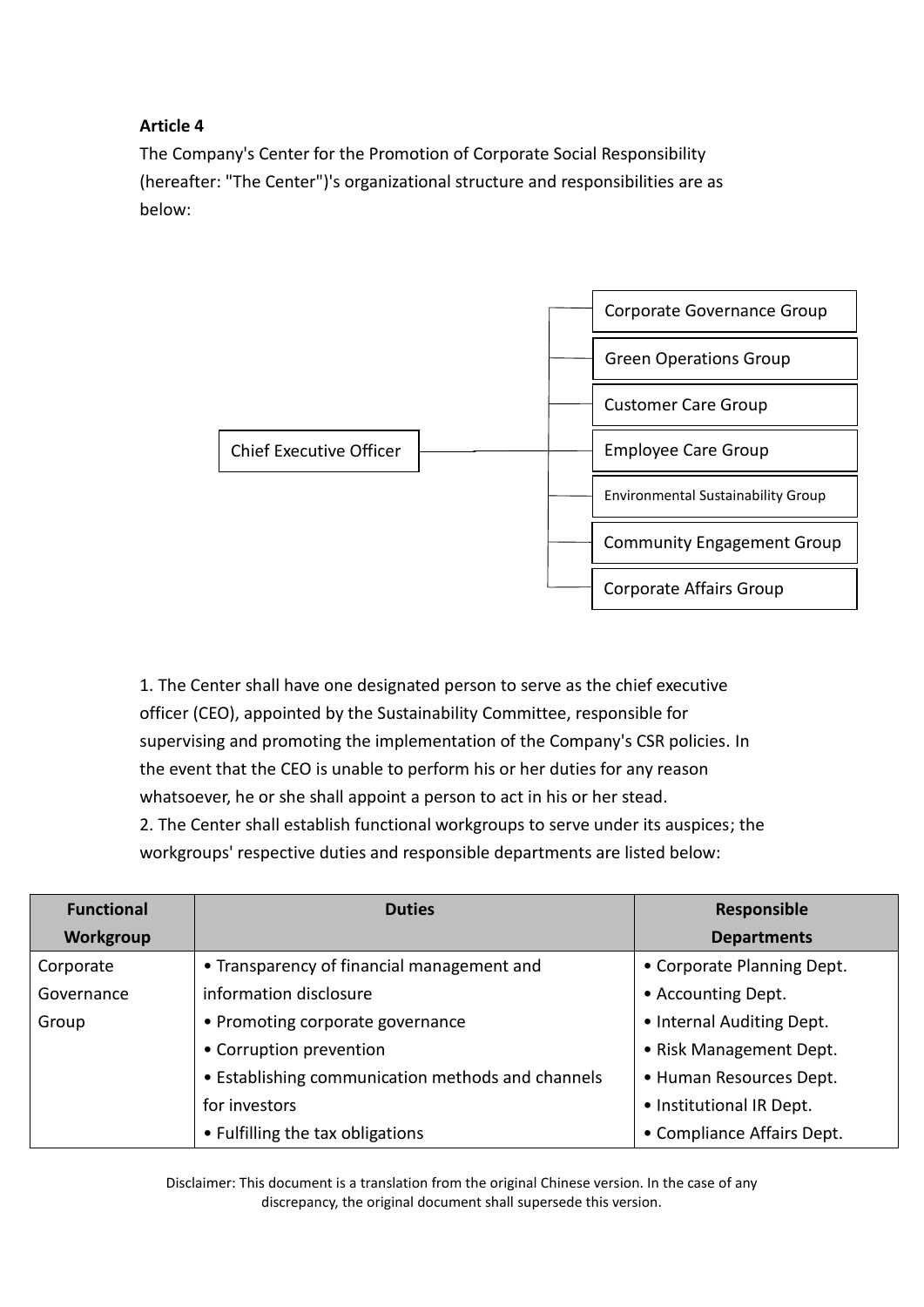|                         | • Establishing reasonable internal procedures for     | • Secretariat Office           |
|-------------------------|-------------------------------------------------------|--------------------------------|
|                         | corporate donations                                   | • Administration Dept.         |
|                         |                                                       |                                |
|                         |                                                       |                                |
| <b>Green Operations</b> | • Promoting green operations                          | • Corporate Planning Dept.     |
| Group                   | • Developing green credit, green products, and        | • Operational Support Dept.    |
|                         | responsible investment                                | · Digital Development Division |
|                         | • Promoting services and products with environmental  | • Corporate Banking Division   |
|                         | and social benefits                                   | • Each subsidiary              |
| <b>Customer Care</b>    | • Handling customer complaints                        | • Secretariat Office           |
| Group                   | • Protecting customer information                     | • Administration Dept.         |
|                         | • Maintaining customer rights                         | • Corporate Planning Dept.     |
|                         |                                                       | • Compliance Affairs Dept.     |
|                         |                                                       | • IT Dept.                     |
|                         |                                                       | • Information Security Dept.   |
|                         |                                                       | • Each subsidiary              |
| <b>Employee Care</b>    | • Education and training related to corporate social  | •Human Resources Dept.         |
| Group                   | responsibility                                        | • Administration Dept.         |
|                         | • Establishing appropriate human resources            | • Each subsidiary              |
|                         | management practices and procedures                   |                                |
|                         | • Maintaining employees' rights and providing         |                                |
|                         | relevant information                                  |                                |
|                         | • Setting up effective programs of career development |                                |
|                         | and training                                          |                                |
|                         | • Establishing communication methods and channels     |                                |
|                         | for employees                                         |                                |
|                         | • Maintaining the safety of employees at work         |                                |
| Environmental           | •Establishing environmental management systems        | • Administration Dept.         |
| Sustainability          | (including measures related to water conservation,    | • Each subsidiary              |
| Group                   | carbon reduction, and greenhouse gas reduction)       | • IT Dept.                     |
|                         | • Purchasing office supplies and equipment with low   |                                |
|                         | energy consumption and green power                    |                                |
|                         | • Proper disposal of waste                            |                                |
|                         | • Reusing and recycling energy-consuming items        |                                |
|                         | • Supplier management                                 |                                |
|                         | • Green procurement                                   |                                |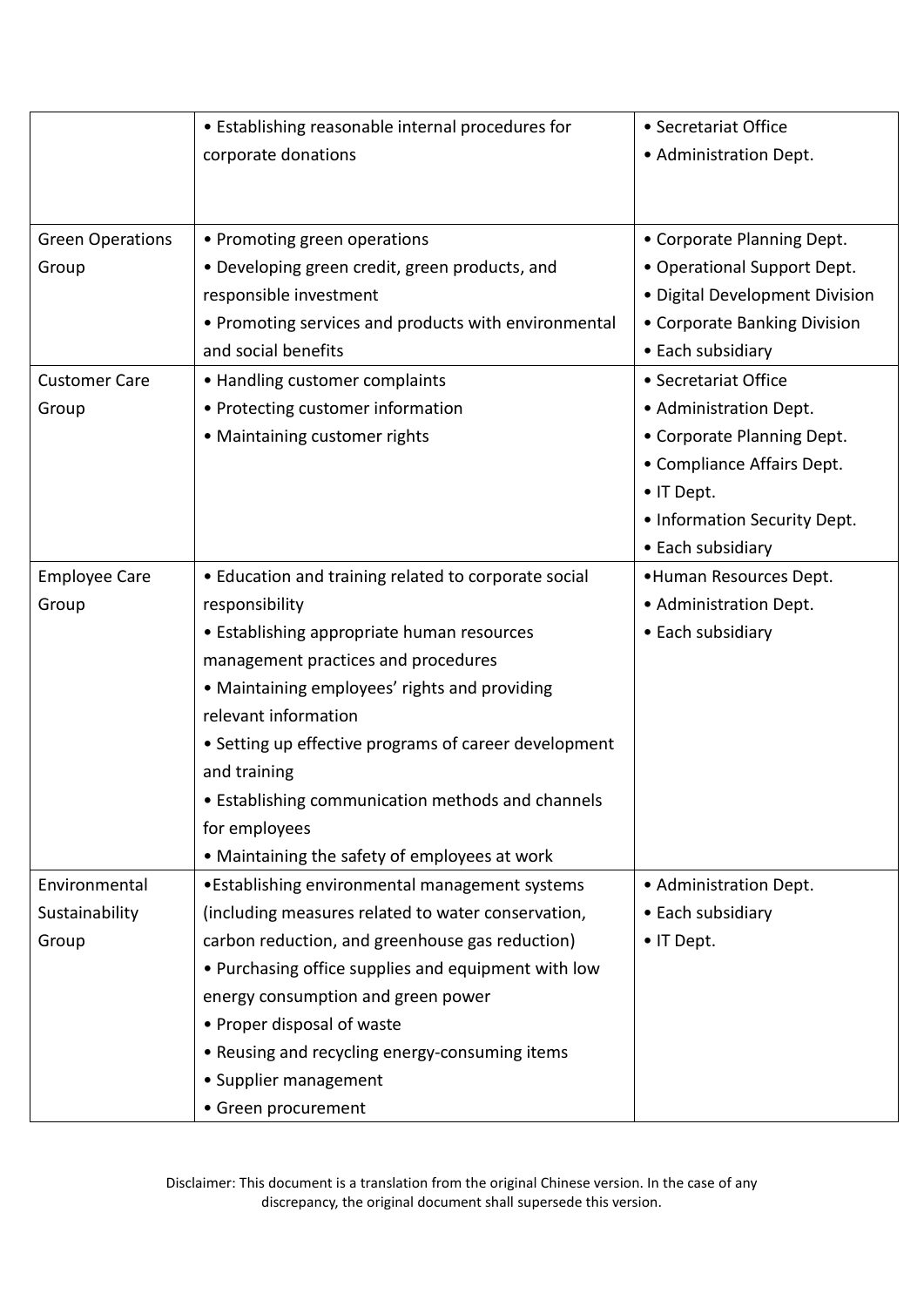| Community         | • Promoting cooperation and exchanges of domestic      | • Administration Dept.          |
|-------------------|--------------------------------------------------------|---------------------------------|
| Engagement        | and overseas academic research institutions and        | • Each subsidiary               |
| Group             | individuals                                            | • Yuanta Cultural & Educational |
|                   | • Providing awards and assistance to relevant research | Foundation                      |
|                   | and outstanding young students at home and abroad      |                                 |
|                   | • Planning and holding academic seminars, talks, and   |                                 |
|                   | conferences                                            |                                 |
|                   | . Organizing various events oriented toward culture,   |                                 |
|                   | education, and social welfare                          |                                 |
|                   | • Promoting volunteer service programs                 |                                 |
| Corporate Affairs | • Formulating and reviewing CSR policies and           | • Administration Dept.          |
| Group             | management systems                                     | • Institutional IR Dept.        |
|                   | • Regularly collecting CSR information on the setting  | • IT Dept.                      |
|                   | of regulations, the effectiveness of their             | • Each subsidiary               |
|                   | implementation, and the operating status of each       |                                 |
|                   | functional workgroup                                   |                                 |
|                   | • Disclosing CSR information                           |                                 |
|                   | • Preparing CSR reports                                |                                 |
|                   | • Maintaining CSR information on the corporate         |                                 |
|                   | website                                                |                                 |
|                   | • Communicating the CSR information with media         |                                 |

3. The Center shall set up a number of supervisors, functional workgroup CEOs and deputy workgroup CEOs according to the needs of the task, in order to facilitate the integration of the work of functional workgroups. The above-mentioned members are assigned by the CEO of the Center.

# **Article 5**

The Center shall hold meetings at least once per quarter, and shall hold additional meetings based on need, in order to monitor the functional workgroups' progress on their respective duties. The Center's CEO shall be responsible for the calling and recording of meetings, as well as other related bureaucratic procedures, and the meeting records shall be summited to the convener of the Sustainability Committee for approval. Additionally, each functional workgroup shall periodically hold meetings; the workgroups' CEOs shall be responsible for the calling and recording of the meetings, as well as other related bureaucratic procedures, and the meeting records shall be summited to the Center's CEO.